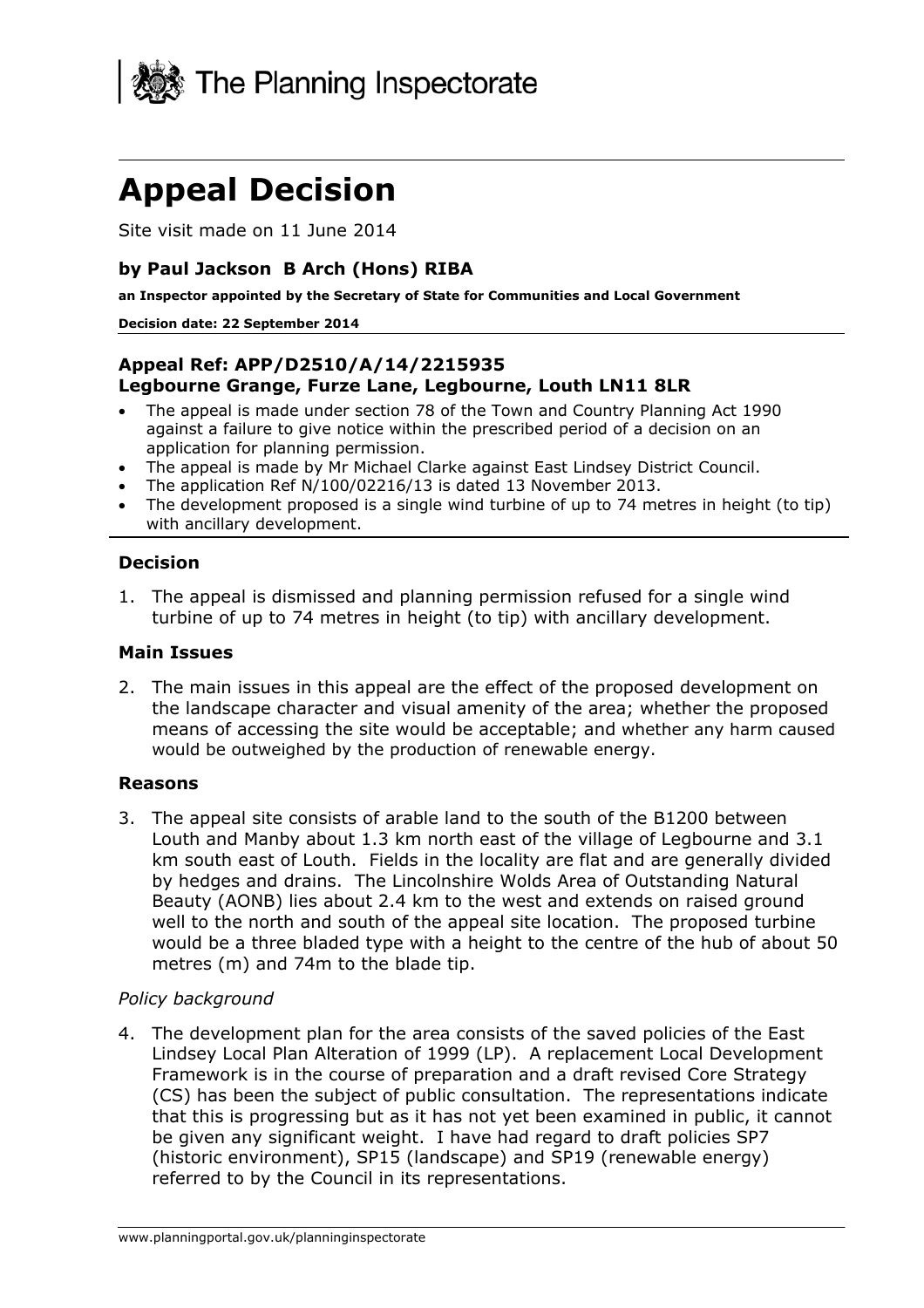- 5. The National Planning Policy Framework of 2012 (the Framework) is a material consideration. Paragraph 115 says that great weight should be given to conserving landscape and scenic beauty in National Parks, the Broads and AONBs, which have the highest status of protection in relation to landscape and scenic beauty. Chapter 10 draws attention to the need to secure radical reductions in greenhouse gas emissions and providing resilience to the impacts of climate change, and supporting the delivery of renewable and low carbon energy; which paragraph 98 indicates should be approved<sup>1</sup> if its impacts are (or can be made) acceptable. Paragraph 132 says that when considering the impact of a proposed development on the significance of a designated heritage asset, great weight should be given to the asset's conservation. The more important the asset, the greater the weight should be. Significance can be harmed or lost through alteration or destruction of the heritage asset or development within its setting. As heritage assets are irreplaceable, any harm or loss should require clear and convincing justification. Substantial harm to or loss of a grade II listed building, park or garden should be exceptional. Substantial harm to or loss of designated heritage assets of the highest significance, notably scheduled monuments, protected wreck sites, battlefields, grade I and II\* listed buildings, grade I and II\* registered parks and gardens, and World Heritage Sites, should be wholly exceptional.
- 6. LP policy A4 seeks to protect the general amenities of people living near to new development. Policy A5 concerns the quality and design of development, advising that development will be permitted only, amongst other things, where its design does not detract from the distinctive character of the locality. The explanatory text says that the greatest attention will be paid to the design of development in statutorily designated areas such as the AONB. With respect to the AONB, LP policy C11 says in Part A that the Council will protect the natural beauty of the AONB by not permitting development which would harm the distinctive character, role or regional or local historic significance of the area or inhibit the quiet enjoyment of the AONB.
- 7. LP policy C2 is referred to in the reasons for refusal and concerns listed buildings. Development that affects the setting of a listed building will only be permitted where it preserves or enhances its special architectural or historic interest. This policy must be seen in the light of the Framework, which introduces an element of balance; paragraph 97 says that policies should maximise renewable energy generation while ensuring that adverse impacts are addressed satisfactorily. It is not the case that any harm would be unacceptable; the public benefits of a proposal have to be weighed in a proper assessment of the balance, a principle continued by Government in the very recent planning guidance.
- 8. In accordance with the duty set out in section 66 of the Planning (Listed Buildings and Conservation Areas) Act 1990 (LBCA), special regard must be paid to the desirability of preserving listed buildings or their settings or any features of special architectural or historic interest which they may possess. Special attention must also be given to the desirability of preserving or enhancing the character or appearance of conservation areas, as required by section 72(1) of the LBCA.

#### www.planningportal.gov.uk/planninginspectorate 2

<sup>1</sup> <sup>1</sup> Unless material considerations indicate otherwise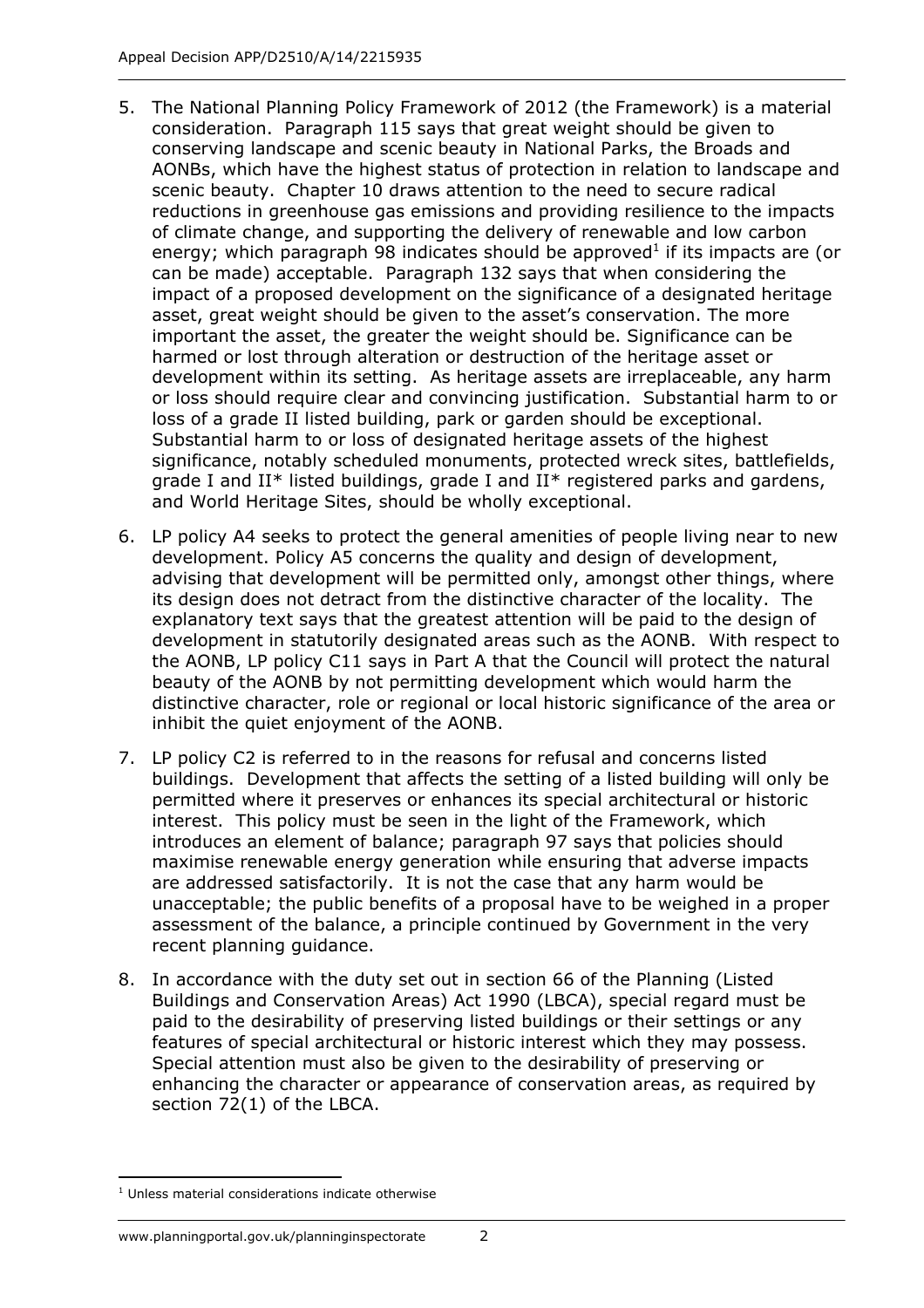- 9. Planning Practice Guidance (planning guidance) was issued in March 2014 and replaces a raft of previous planning policy documents and Circulars. The planning guidance says that the need for renewable or low carbon energy does not automatically override environmental protections; and local topography is an important factor in assessing whether wind turbines could have a damaging effect on landscape and that the impact can be as great in predominately flat landscapes as in hilly or mountainous areas. It also states that great care should be taken to ensure heritage assets are conserved in a manner appropriate to their significance, including the impact of proposals on views important to their setting; as the significance of a heritage asset derives not only from its physical presence, but also from its setting, careful consideration should be given to the impact of wind turbines on such assets. Depending on their scale, design and prominence, a wind turbine within the setting of a heritage asset may cause substantial harm to the significance of the asset. Proposals in AONBs, and in areas close to them where there could be an adverse impact on the protected area, will need careful consideration; and protecting local amenity is an important consideration which should be given proper weight in planning decisions.
- 10. I have also given weight to the Lincolnshire Wolds AONB Management Plan 2013-2018 which has been adopted by the Council and neighbouring Councils as well as the County Authority. This recognises the pressures for change within the AONB whilst maintaining the primary function of safeguarding its natural beauty. One policy particularly relevant to this application is PP7 which seeks to ensure a general presumption against wind energy schemes in any location which could cause significant and demonstrably detrimental effects on the natural beauty and intrinsic characteristics of the AONB.

## *The effect on the landscape character and visual amenity*

- 11. The site lies within National Landscape Character Area Profile 42 *Lincolnshire Coast and Marshes* and adjacent to 43 *Lincolnshire Wolds*; and in Local Landscape Character Area (LCA) I1 *Holton le Clay to Great Steeping Middle Marsh* as defined by the East Lindsey District Landscape Character Assessment (ELLCA) of 2009. The LCA is about 6.6km wide at this point. From the appeal site to the adjacent coastal LCA J1 *Tetney Lock to Skegness Coastal Outmarsh* is about 4km.
- 12. In terms of landscape sensitivity, the ELLCA advises that development should be sympathetic to the scale, pattern and rural character of the area, taking into account the small scale of existing developments, the uncluttered views and the distinctive patterns of hedgerows, trees, woodland and shelter belts, with an overall landscape character sensitivity of moderate to high.
- 13. A high magnitude of change within a radius of 2 km is acknowledged by appellant with a major adverse significance of effect<sup>2</sup>. However, LCA I1 forms the eastern setting for the low hills and ridge line of the AONB and is visible from many parts of it, in broad views towards the coast. The AONB lies well within a radius of 2-5 km. The LVIA asserts a magnitude of medium to low giving rise to a moderate to minor adverse significance of effect here, and I do not disagree as far as the landscape character to the east is concerned, but to the west the assessment does not take proper account of the gradual change in magnitude with distance nor the particular circumstances of the landform,

<sup>1</sup> <sup>2</sup> Referring to the Landscape and Visual Impact Assessment (LVIA) submitted with the Environmental Appraisal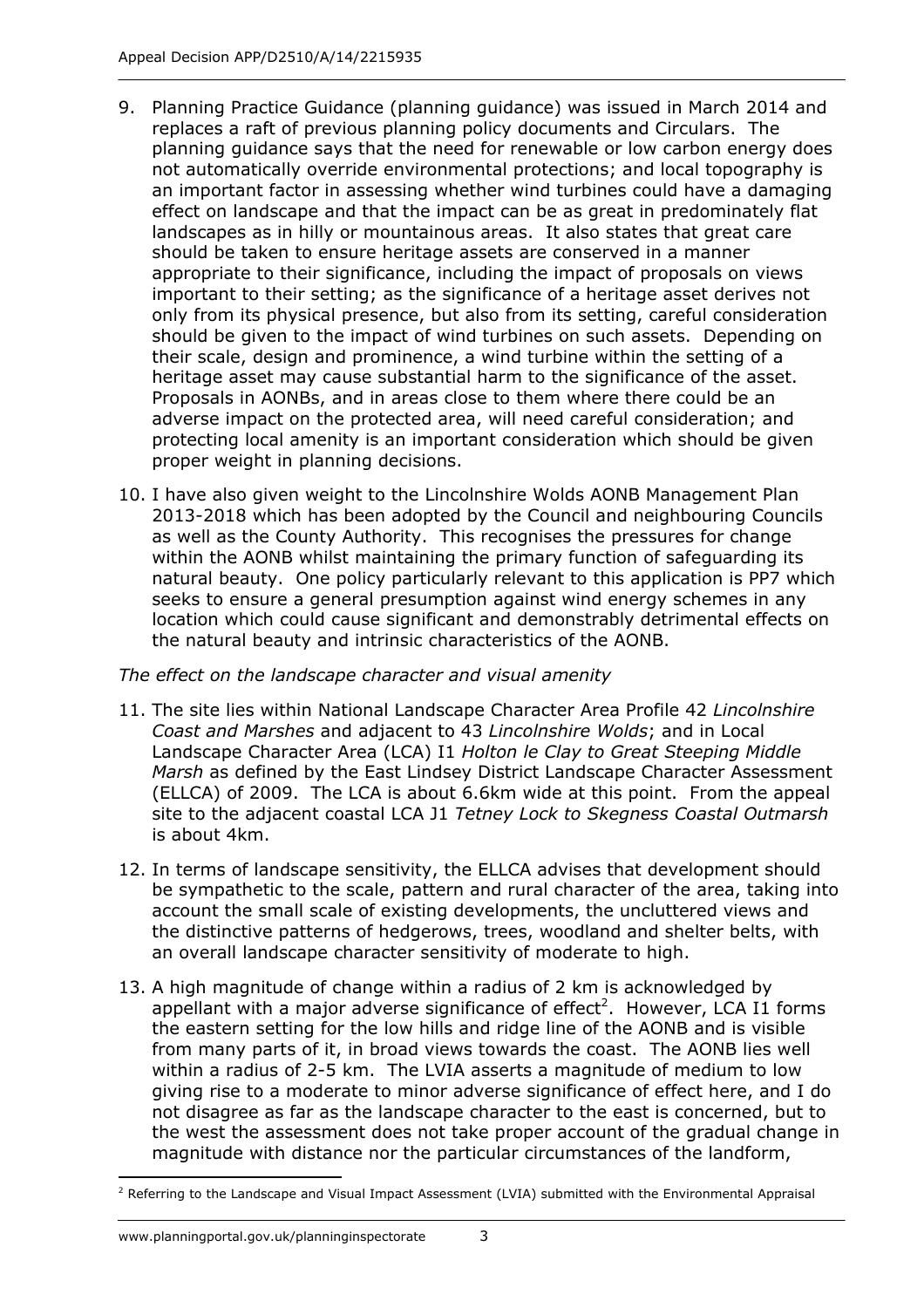which rises consistently, locally increasing the level of sensitivity. I consider the level of change here within 2-4 km from the proposed turbine to be high/medium, with a major/moderate adverse significance. As the AONB is a dominant influence on the LCA appreciated from the north and south, I consider the impact here to be similar.

- 14. Turning to visual impact, the east facing slopes are crossed by several public footpaths between Muckton, Legbourne, Little Cawthorpe, Kenwick and Burwell, all within the AONB. Users of these routes are considered to be of high sensitivity along with local residents. The proposed turbine would be a constant and defining element in the flat land in LCA I1 that forms the setting of the AONB. The moving blades would be a distraction that would diminish the sense of tranquillity that characterises LCA I1 and the eastern slopes of the AONB where there are also a significant number of dwellings. Whilst other wind energy developments are or will be visible from these slopes, including Conisholme, Yarbrugh and Gayton le Marsh, these are all in or very close to the coastal LCA J1 and are not prominent in the setting of the AONB. The turbine would be the dominant feature or focal point of the view<sup>3</sup> and would constitute a high/medium magnitude of change, leading to at least a major/moderate adverse significance of effect.
- 15. There are footpaths in the areas to the east, north and south of the site which would be affected within 2 km of the proposal as well as leisure activities and camping/caravanning locations. However the impact on users of these of a single turbine would be limited and the degree of harm would not be sufficient on its own to dismiss the appeal. I have also taken account of the visual impact of the scheme from residential properties including their gardens. There would be some properties, particularly in Legbourne, where the turbine would become a new focal point in views from houses, but it would not be so close or so dominant as to seriously compromise anyone's outlook or amenity.
- 16. The Council suggests that the turbine would also 'fill a gap' between existing turbine developments. Looking down in to LCA I1 from the foothills of the AONB I have some sympathy with this view, but it is dependent on distance. A judgement has to be made on cumulative impact based on the disposition, size and extent of adjacent wind energy schemes. In the sense that LCA I1 provides a breathing space between turbine schemes in LCA J1 and the AONB, I concur that the proposal would contribute to an impression of uninterrupted wind development.
- 17. The AONB Management Plan draws attention to threats and pressures including inappropriate and insensitive development both within and adjacent to the AONB including wind farms; and the impact on views within, to and from the AONB. Ridge top views, which are one of the special characteristics of the AONB, are to be safeguarded. Although policy PP7 is aimed at countering the cumulative impact of medium/large scale wind farms in close proximity to the boundary, not individual wind turbines, the principle of the policy is that wind energy has the potential to diminish the AONB's special qualities. I consider the close proximity of this proposal would detrimentally affect the landscape character of the central part of the AONB primarily because of its height, which would be, at about 94m AOD almost as high as the A16 which traverses the

1

 $3$  Best appreciated in the area around viewpoint 4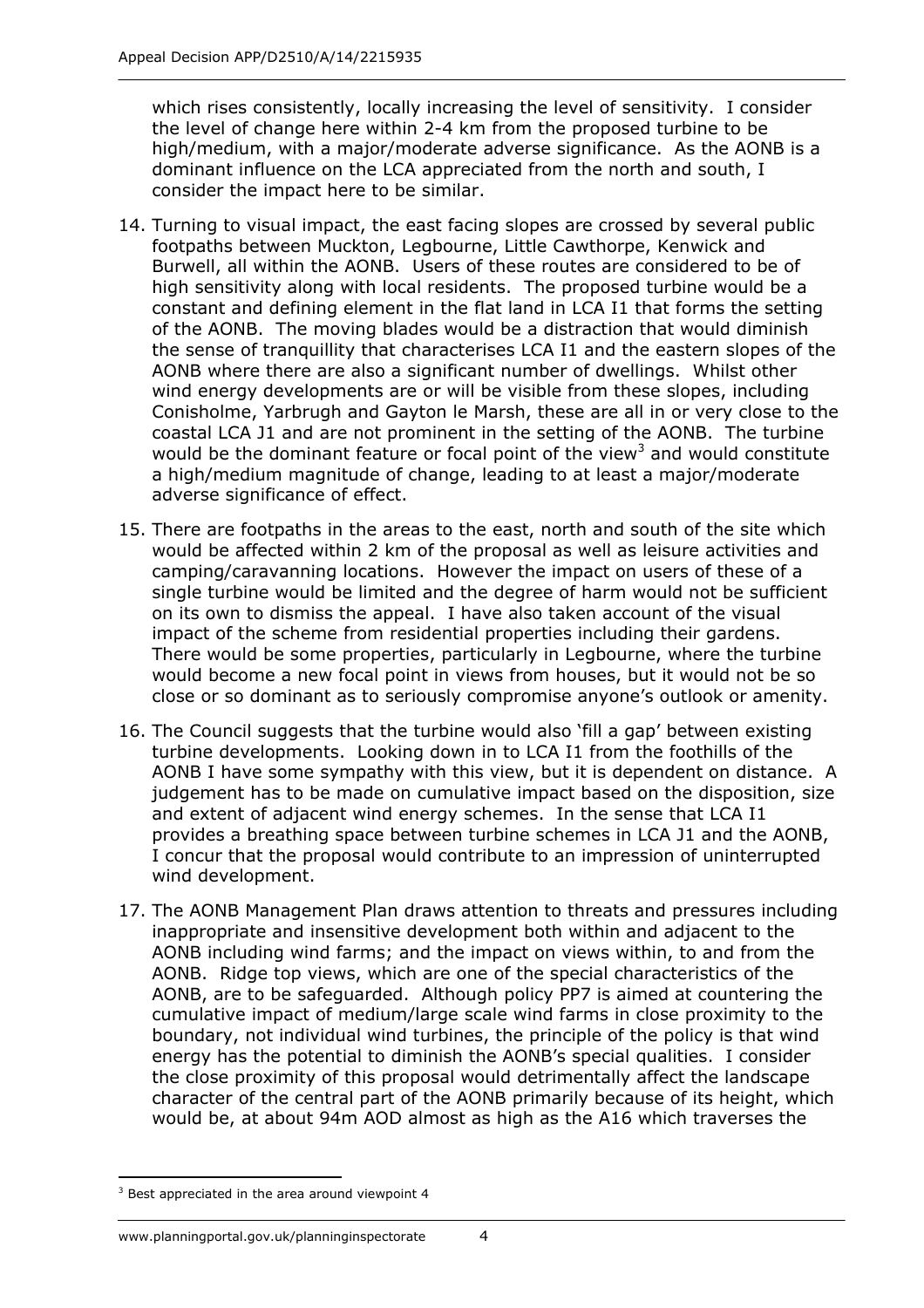highest part of the adjacent ridge. It would be conspicuous over the nearby blocks of trees and woodland.

18. I conclude that the proposed turbine would conflict with the landscape and visual amenity protection aims of LP policies A4 and C11 and the Framework and would significantly detract from the setting of the Lincolnshire Wolds AONB, contrary to the aims of policy PP7 in the Lincolnshire Wolds AONB Management Plan.

#### *Access to the site*

19. Swept path diagrams submitted by the appellant together with notes on each junction and bend indicate to me that with judicious cutting back, some temporary surfacing and removal of signs, the proposed turbine and equipment could be safely delivered and erected. Restoration of the features of Furze Lane could be ensured by condition. I do not find any credible arguments that this matter should obstruct the granting of planning permission.

#### *Other matters*

- 20. I have had regard to the effect on heritage assets which include the high steeple of St James's at Louth and the Grade I listed All Saints Church, Legbourne, as well as a large number of listed buildings at farms and in villages and a conservation area in Louth. The church at Louth is a conspicuous focal point and important feature at the centre of the conservation area visible for many kilometres, but there would be very few locations where the turbine would be seen in conjunction with it, due to distance, vegetation and blocks of trees. There would be a slight/negligible degree of harm to its heritage significance. The church at Legbourne is set within its own churchyard with a number of mature trees. On approaching the church I consider it likely that turbine blades would be visible above the roofs of houses in Church Lane. From the churchyard I consider it likely that turbine blades would be visible over modern bungalows. This is a setting that is already affected by contemporary housing development and as such I consider the degree of harm to the setting as being moderate adverse. In this I concur with the appellant's assessment. I have considered all the other heritage assets within a radius of 5 km and agree with the appellant's conclusions in the Environmental Appraisal. There would be a range of moderate and moderate/minor, and minor adverse impacts that need to be considered in the overall balance. However in no case would there be 'substantial harm' in the terms of the Framework.
- 21. I have had regard to all the other matters raised including the potential of a detrimental impact on highway safety and tourism but do not find any convincing evidence that these would actually be significant over a long period or would be sufficient to conflict with development plan policies or the Framework. I have had regard to other cases referred to but each proposal must be considered on its own merits and I do not have full details of all the other schemes mentioned. There appear to be significant differences in terms of relative location and size.

## *Balance*

22. The production of about 500 kilowatts of electricity, sufficient to provide power for around 398 households, is a very significant factor in favour, along with the